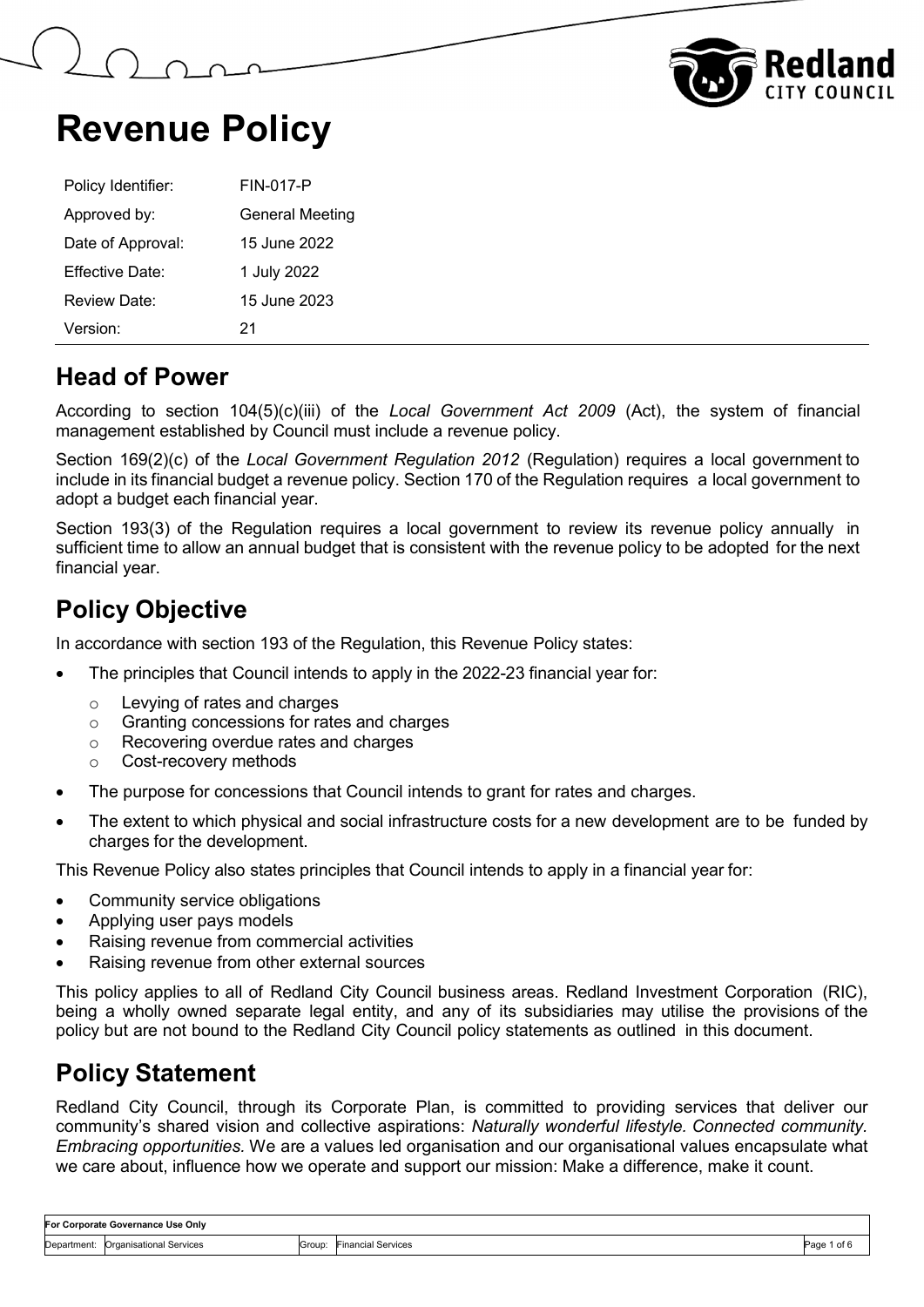

The Revenue Policy is aligned to the objectives of Council's Corporate Plan and Council's commitment to applying the following principles in the 2022-23 financial year:

#### **Principles for levying of rates and charges:**

- **Accountability –** Council will be accountable to the providers of funds to ensure those funds are applied efficiently and effectively to satisfy the objective for which the funds were raised.
- **Transparency –** Council will be transparent in its revenue raising activities and will endeavour to use systems and practices able to be understood by the community.
- **Representation –** Council will act in the interests of the whole community in making decisions about rates and charges.
- **Sustainable financial management**  Council will ensure it manages revenue diligently and that the application of funds is founded on sustainable strategic objectives that result in the timely and optimal investment in identified priorities.
- **Fairness** While the rating legislation requires Council to use property valuations as the basis for raising rate revenue, Council will monitor the impact of valuation changes and moderate increases where possible.
- **Differentiation of categories**  Council will apply different rates to various categories of property that will reflect the particular circumstances of the categories and Council's policy objectives related to those categories.
- **Special needs and user pays** Council will draw from various revenue sources to fund special needs including (but not necessarily limited to):
	- $\circ$  Separate rates or charges for whole of community programs
	- o Special rates or charges for recovery of costs from beneficiaries
	- o Utility charges for specific service based generally on usage
	- o Statutory fees and charges in accordance with legislation, regulation or local laws
	- o Commercial fees and charges where users can clearly be identified
	- $\circ$  Where practicable recovering credit card fees through a surcharge on credit card transactions
- **Social conscience ―** Council will apply a range of concessions (e.g. for pensioners and institutions) and will accommodate special circumstances where hardship can be demonstrated.

In levying rates and charges, Council will schedule the issue of rate notices quarterly in the months of July, October, January and April.

#### **Differential General Rates**

General Rate revenue provides essential whole of community services not funded through subsidies, grants, contributions or donations received from other entities, or not provided for by other levies or charges.

Council will consider full cost recovery options before calculating the differential general rate.

Rating legislation requires the general rate to be calculated on the value of the land. However, Council recognises that various sections of the community impact on the delivery of, and use services, activities, and facilities differently.

Separate multipliers, established on the rate in the dollar applied to rating category 1a, will be assigned to all rating categories to maintain consistency in the distribution of revenue across financial years.

When determining differential rating categories, the ongoing changes to community characteristics will be considered along with revaluations, which can have a significant impact on properties.

| For Corporate Governance Use Onlv |                                     |        |                    |           |
|-----------------------------------|-------------------------------------|--------|--------------------|-----------|
|                                   | Department: Organisational Services | Group: | Financial Services | Page 2 of |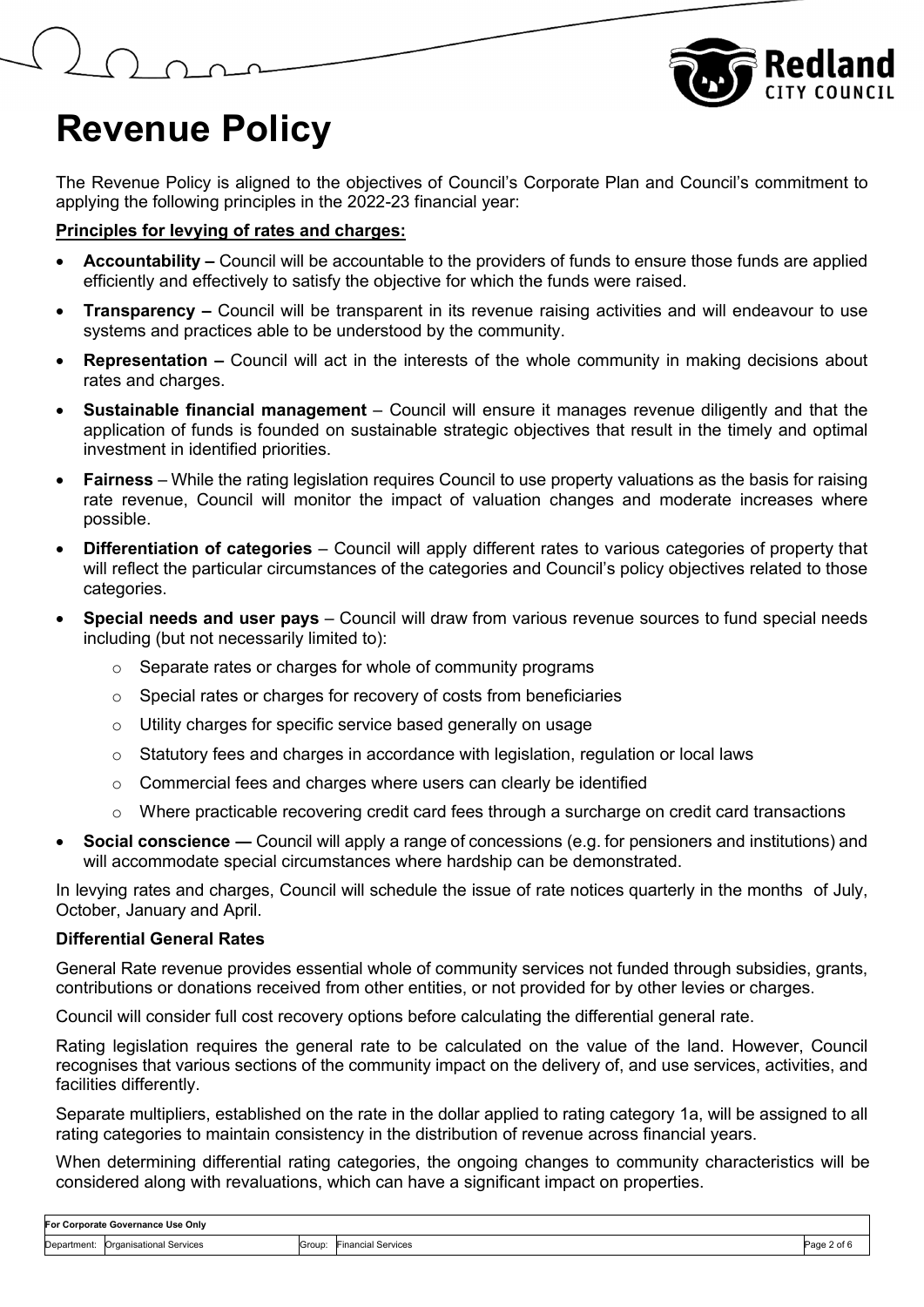



#### **Separate and Special Charges**

Where it is appropriate, Council will use separate and special charges to recover the cost of the delivery of services, activities, and facilities that benefit the whole community generally, or which benefits specific rateable land or owners of such land within the community, respectively.

#### **Utility Charges**

In setting utility charges, Council will take into consideration factors such as:

- Legislative requirements, including National Competition policy
- Council policy objectives
- Recovery of sufficient revenue to cover costs and a return on assets
- Other sources of revenue where appropriate

#### **Granting concessions for rates and charges**

Chapter 4, Part 10 of the Regulation provides Council with the powers to grant concessions to individuals and classes of land owners.

In granting concessions for rates or charges, Council will comply with the criteria in section 120 of the Regulation and will be guided by sustainable financial management practices and the principles of:

- **Transparency –** Council will be transparent and endeavour to use systems and practices able to be understood by the community.
- **Representation –** Council will act in the interests of the whole community in making decisions about concessions for classes of ratepayers**.**
- **Fairness –** Council will consider all reasonable concessional requests in a consistent non-biased manner.
- **Social conscience –** Council will apply a range of concessions (e.g. for pensioners and institutions) and will accommodate special circumstances where hardship can be demonstrated.

#### **Recovering overdue rates and charges**

In accordance with section 120(1)(c), 121(b) and 122(1)(b) of the Regulation, Council may consider granting a concession for rates and charges to ratepayers experiencing demonstrated financial hardship upon receipt of an application for assessment by Council.

Interest will be charged on rates and charges outstanding past the due date unless a mutually agreed arrangement is in place and is honoured. If an arrangement defaults, it will be cancelled and interest charged.

Cost effective processes will be applied in the recovery of overdue rates and charges.

#### **Cost-recovery methods**

Section 97 of the Act allows Council to set cost-recovery fees.

Council recognises the validity of fully imposing the user pays principle for its cost-recovery fees, unless the imposition of the fee is contrary to its express social, economic, environmental and other corporate goals (such as, for example, the community service obligations outlined below). This is considered to be the most equitable and effective revenue approach, and is founded on the basis that the City's revenue base cannot subsidise the specific users or clients of Council's regulatory products and services.

However, in setting its cost-recovery fees, Council will be mindful of the requirement that such a fee must not be more than the cost to Council of providing the service or taking the action to which the fee applies.

| For Corporate Governance Use Only |                                     |        |                           |             |
|-----------------------------------|-------------------------------------|--------|---------------------------|-------------|
|                                   | Department: Organisational Services | Group: | <b>Financial Services</b> | Page 3 of 6 |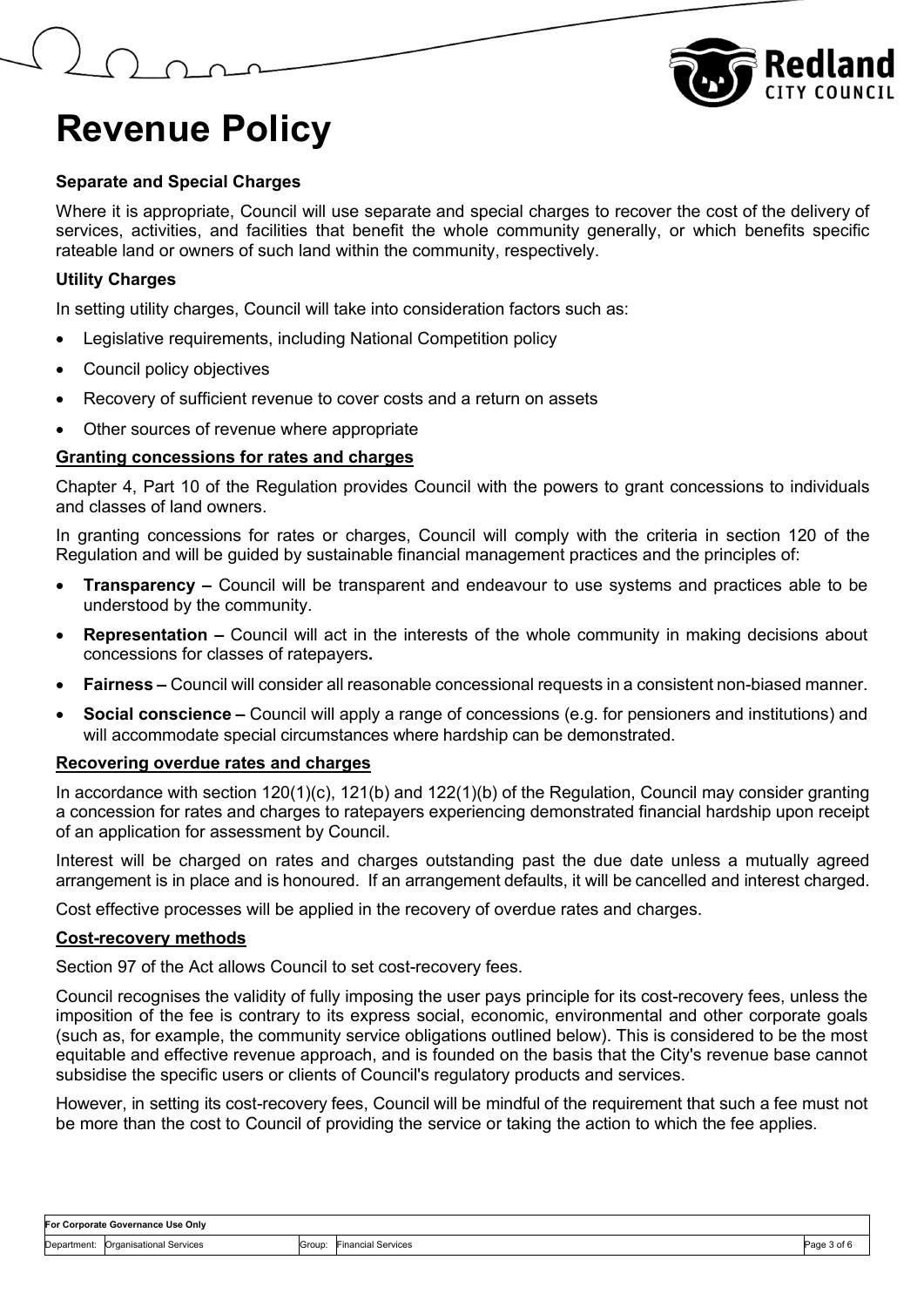

#### **Community Service Obligations**

In accordance with Corporate Policy FIN-008-P Community Service Obligations [\(A196670\)](https://edrms-prd.rccprd.redland.qld.gov.au/id:A196670/document/versions/published), Council may subsidise the operations of commercialised business units or activities in order to achieve social, economic, environmental or other objectives associated with, or incidental to, the delivery of services by those business units or activities.

Council may charge for such activities at a rate less than the full cost price of a service. The difference between the full cost price and the actual charge will be treated as a Community Service Obligation (CSO). CSOs must be transparent, fully costed, and funded. Each CSO will be funded from an identified budget.

Council will continue to support existing community service obligations for Water, Wastewater and Trade Waste.

The CSOs will be reviewed regularly to ensure they continue to form part of Council's strategic objectives.

In addition Council will provide Water Charge Remissions for eligible concealed leaks and home dialysis machine users.

#### **Applying user pays models**

Council supports the principle that there is an increased focus on user pays models and that these will be developed where they are considered appropriate and in accordance with policy, including where practicable, Council will recover credit card fees through a surcharge on credit card transactions.

Council has adopted the policy of a conservative approach to increases in fees and charges with a view to minimising excessive impacts on user pays groups. There is also a need to consider Community Service Obligations when considering this principle.

#### **Raising revenue from commercial activities**

In order to minimise price increases on residents through the General Rate, Council is committed to exploring additional or alternative revenue streams through the establishment of business activities under the National Competition Policy framework where this is appropriate and in accordance with policy.

In doing this the following principles will be considered:

- Council will comply with the Act's and Regulation's requirements in relation to the application of the competitive neutrality principle to significant business activities, and the code of competitive conduct where applicable.
- The adoption of a business activity recognises the activity is conducted, or has the potential to be conducted, in competition with the private sector giving greater transparency to the community over the activity and clarity of the revenue stream.
- The determination of the standard and quality of each business activity required is based upon community/customer expectations and achieving best value for money, irrespective of whether the service is delivered by an internal or external provider.
- By concentrating upon outcomes rather than processes, service specification is likely to encourage innovation and new solutions to meeting the needs and expectations of the community and customers.

#### **Raising revenue from other external sources**

Where possible, Council will seek to supplement revenue through application for external grants and subsidies. Every opportunity will be taken to maximise revenue in support of capital and operational spending. External funding, however, must be strategically targeted and in alignment with community and corporate objectives.

| For Corporate Governance Use Only |                                     |        |                           |             |
|-----------------------------------|-------------------------------------|--------|---------------------------|-------------|
|                                   | Department: Organisational Services | Group: | <b>Financial Services</b> | Page 4 of 6 |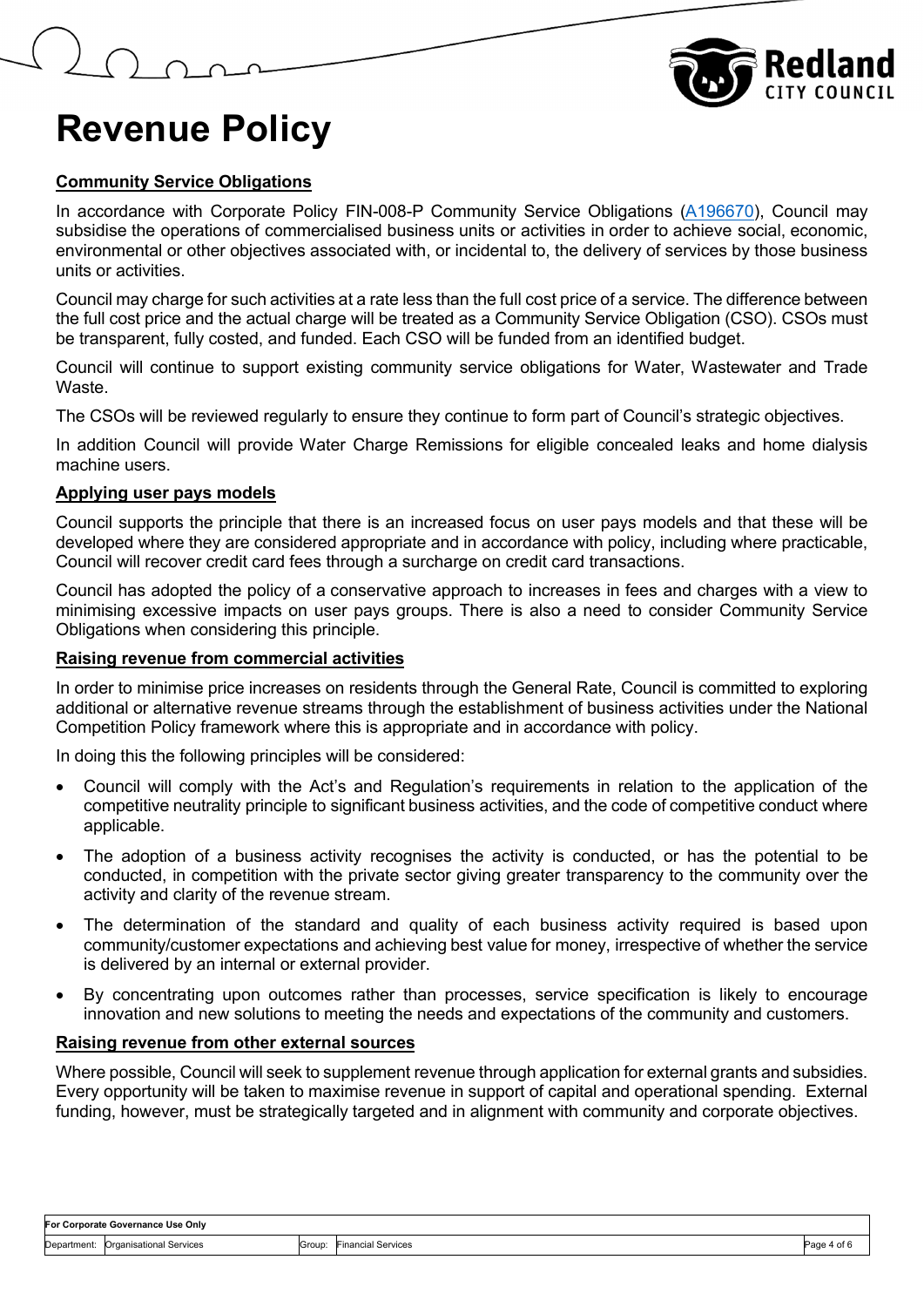

#### **Purpose of concessions for rates and charges**

Council has determined that pensioner owner occupiers as defined by the *Local Government Regulation 2012* are entitled to receive concessions on rates and various other services that Council provides to the community. Other charitable organisations, community groups, sporting associations and independent schools may also be entitled to concessions (or exemptions under section 93(3)(i) of the Act and section 120 of the Regulation).

The purpose of these concessions is to:

- Ease the cost of living for approved pensioners living in their own homes who have limited financial capacity
- Acknowledge the role that qualifying charitable and community organisations, associations, independent schools and groups perform in the community through concessions on rates and charges

Pursuant to sections 120(1)(d) and (f) of the Regulation, Council may provide a concession to ratepayers whose land is being exclusively used for the purpose of farming (primary production) to assist and encourage endurance in that particular industry. The purpose of this concession is to acknowledge the economic benefit that such an industry provides for the City as a whole.

#### **Infrastructure cost recovery**

Council will levy adopted infrastructure charges for trunk infrastructure with approvals for new development. The amounts of those adopted infrastructure charges are determined by Council resolution made under the *Planning Act 2016*.

### **Definitions**

Nil

### **Associated Documents**

2022-23 Redland City Council Budget Publication 2022-23 Redland City Council Register of Fees 2022-23 Redland City Council Revenue Statement WW-004-P Trade Waste Policy (A196559) FIN-018-P Concealed Leaks Policy (A196576) FIN-012-001-G Water Charge Rebate for Home Dialysis Machine Users Guideline (A4213486)

### **Document Control**

Only Council can approve amendments to this document by resolution of a Council Meeting, with the exception of administrative amendments which can be approved by the relevant ELT member. Refer to *Policy Instrument Development Manual* for an explanation on administrative amendments [\(A4063988\)](https://edrms-prd.rccprd.redland.qld.gov.au/id:A4063988/document/versions/published).

Any requests to change the content of this document must be forwarded to relevant Service Manager(s).

Approved documents must be submitted to the Corporate Meetings and Registers Team for registration.

| For Corporate Governance Use Only |                                     |  |                           |             |
|-----------------------------------|-------------------------------------|--|---------------------------|-------------|
|                                   | Department: Organisational Services |  | Group: Financial Services | Page 5 of 6 |